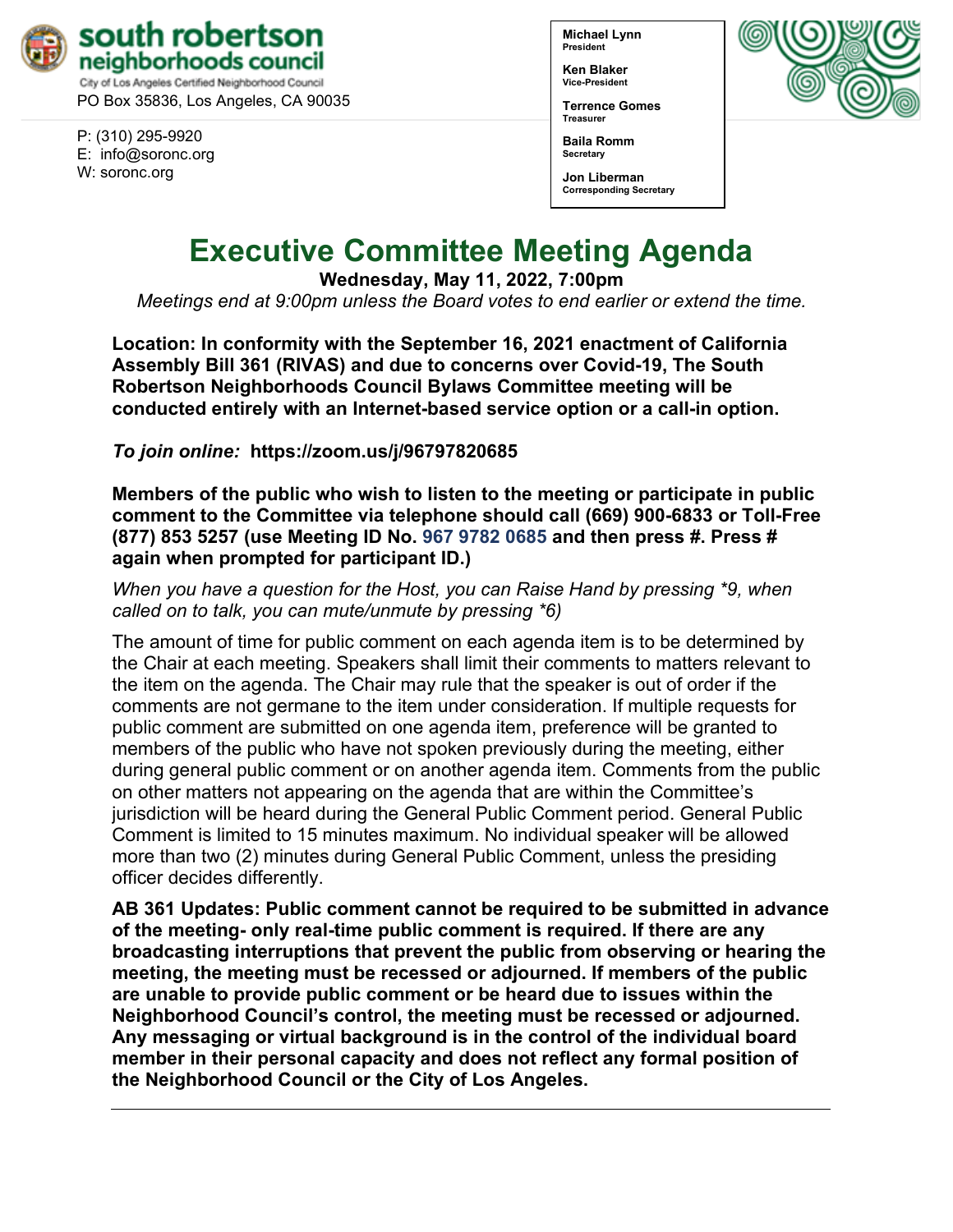- **1. Call to Order**
- **2. Pledge of Allegiance**
- **3. Roll Call**
- **4. General Public Comment**

# **5. Approval of Minutes**

- a. March 9, 2022 Meeting
- b. April 13, 2022 Meeting

# **6. Brief Committee Announcements**

- a. Items for Future Executive Committee Agendas
- b. Other Brief Committee Announcements

# **7. Unfinished Business**

- a. Update on note taker for General Board meeting
- b. Discussion and possible action on supporting LANCC Motion on Neighborhood Council Member Bill of Rights

#### **8. New Business**

- a. Discussion and possible action for the removal of Boardmember Ethan Frankel from the SORO NC due to missing 5 General Board meetings
- b. Discussion and possible action for future Executive Committee meetings to have all motions, letters, minutes, etc. be posted at least 24 hours before the meeting
- c. Discussion and possible action for purchasing business cards for Board **Members**
- d. Discussion and possible action on changing/upgrading NC e-mail platform
- e. Discussion and possible action on setting date for a Special Executive Committee meeting to review Website content
- f. Discussion and possible action regarding the BONC digital communications policy ( [http://tiny.cc/DigitalCommsPolicy](https://r20.rs6.net/tn.jsp?f=001tHGwSldBWI2RgI80hrf_xYDCWEQxY0Bpzzq0ypmo_tm0UMuB5_ckkSWmEO_5Sdggmf95sreJfpPzgpkefCPNm73z6fff6tQHBCNEbZq1UWuRw-Vc0OMGruKpp9gQnBTLXy_K29VTj8fl65zct9Ci8KzH_GXubMYA&c=zRwz8_uZac7xysnI1I5tLYNcx_sXvxTrhIYeG2J8bjH0u0CpOpc3eg==&ch=Z9inaDIdJEb9uVLiYU0PNN8AD9V4ye06bmGNMENtyIV14U6_OohLuw==))
- g. Discussion and possible action regarding the BONC code of conduct policy (The current Code of Conduct can be found at **[#2014-2\(2\)](https://empowerla.org/wp-content/uploads/2019/03/NEIGHBORHOOD-COUNCIL-BOARD-MEMBER-CODE-OF-CONDUCT-POLICY.pdf)**[: Neighborhood Council Committee](https://empowerla.org/wp-content/uploads/2019/03/NEIGHBORHOOD-COUNCIL-BOARD-MEMBER-CODE-OF-CONDUCT-POLICY.pdf)  [Member Code of Conduct Policy –](https://empowerla.org/wp-content/uploads/2019/03/NEIGHBORHOOD-COUNCIL-BOARD-MEMBER-CODE-OF-CONDUCT-POLICY.pdf) 10/04/16 … The Draft Code of Conduct can be found at [Red-lined Draft Code of Conduct\)](https://empowerla.org/wp-content/uploads/2022/01/Red-lined-Draft-Code-of-Conduct-2-2-22-1.pdf)
- h. Discussion and possible action regarding mandatory trainings for Neighborhood Councils (**[Council File 20-0990](https://cityclerk.lacity.org/lacityclerkconnect/index.cfm?fa=ccfi.viewrecord&cfnumber=20-0990)**)
- i. Discussion and possible action on in-person meeting locations and time-line
- j. Discussion and possible action on approving a \$4500 Neighborhood Purpose Grant for Our Big Kitchen Los Angeles
- k. Discussion and possible action on Motions from the floor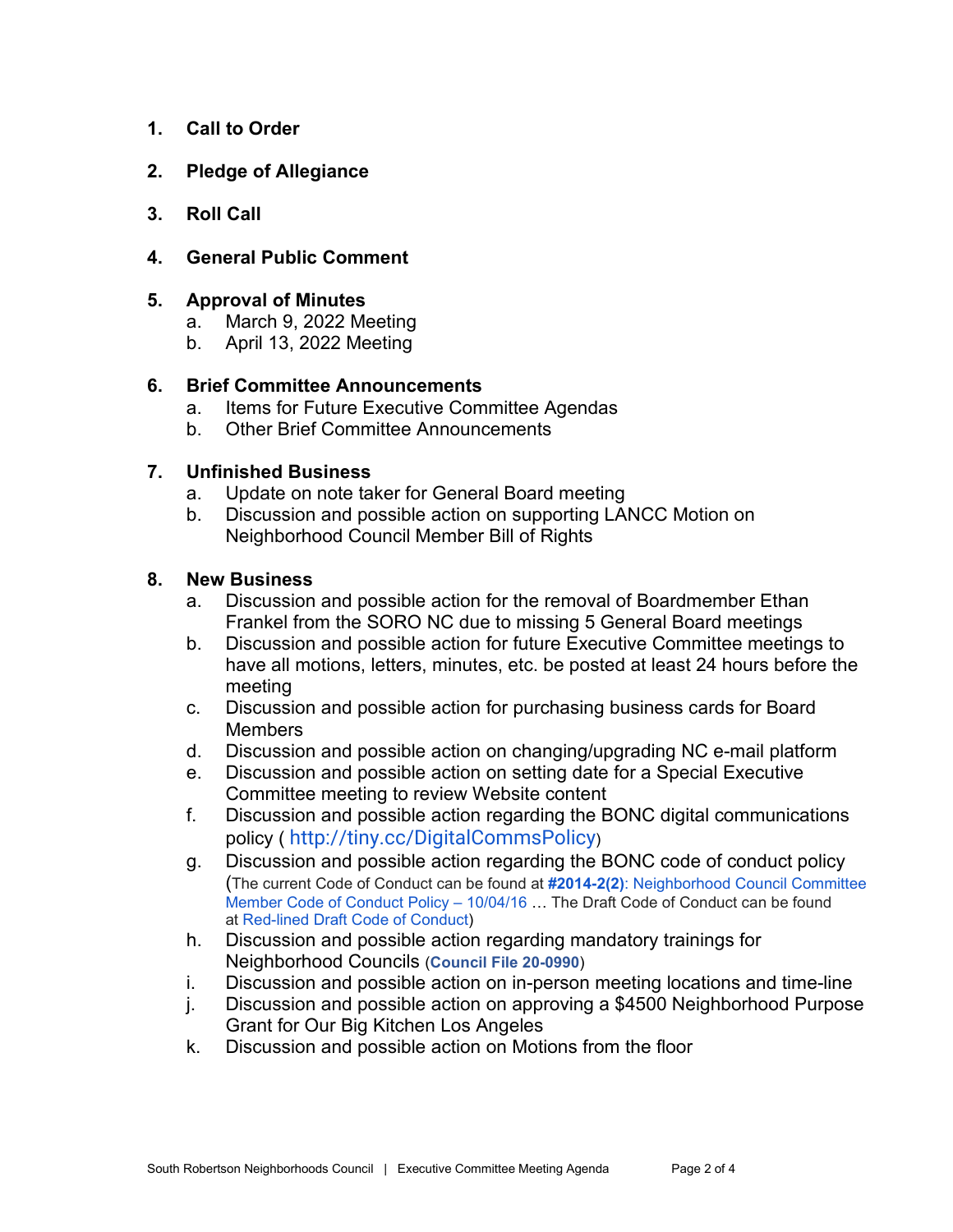- **9. Review and Approval of Proposed Agenda for May 19, 2022 General Board Meeting**
	- a. Discussion and possible action on Formatting and Obligatory Language; Amending, Annotation or Removal of Any Item; Order/position of Items; and Approval of Agenda

# **10. Adjournment**

*Note: Public comment will be taken for each item where there is discussion and possible action. Public comment and/or participation may occur on other items at the discretion of the Chair. Please note that under the Brown Act, the Committee is prevented from acting on matters brought to its attention during the General Public Comment period; however, the issue may become the subject of a future meeting. In the interest of addressing all items on the agenda, time limits for individual comments and discussion may be set at the discretion of the Chair.*

*Motions that are presented at any committee meeting do not represent an official action or position of the SORO NC, until approved by an affirmative vote at a properly noticed meeting of the General Board.*

# **Public Posting of Agendas -**

Neighborhood Council agendas are posted for public review as follows: ● Demers & Associates- 1836 1/2 S Robertson Blvd, Los Angeles, CA 90035; The Robertson Blvd Library- 1719 S Robertson Blvd, Los Angeles, CA 90035; The Robertson Recreation Center- 1641 Preuss Rd, Los Angeles, CA 90035; The Office of Councilmember Paul Koretz- 6380 Wilshire Blvd #800, Los Angeles, CA 90048; Hamilton High School- 2955 S Robertson Blvd, Los Angeles, CA 90034

- [www.soronc.org](http://www.soronc.org/)
- You can also receive our agendas via email by subscribing to L.A. City's [Early](https://www.lacity.org/government/subscribe-agendasnotifications/neighborhood-councils)  [Notification System \(ENS\)](https://www.lacity.org/government/subscribe-agendasnotifications/neighborhood-councils)

# **Reconsideration and Grievance Process -**

For information on the NC's process for board action reconsideration, stakeholder grievance policy, or any other procedural matters related to this Council, please consult the NC Bylaws. The Bylaws are available at our Board meetings and our website [www.soronc.org](http://www.soronc.org/)

# **Notice to Paid Representatives -**

If you are compensated to monitor, attend, or speak at this meeting, City law may require you to register as a lobbyist and report your activity. See Los Angeles Municipal Code Section 48.01 et seq. More information is available at [ethics.lacity.org/lobbying.](http://ethics.lacity.org/lobbying) For assistance, please contact the Ethics Commission at (213) 978-1960 or [ethics.commission@lacity.org](mailto:ethics.commission@lacity.org)

**In compliance with Government Code section 54957.5**, non-exempt writings that are distributed to a majority or all of the Board in advance of a meeting may be viewed